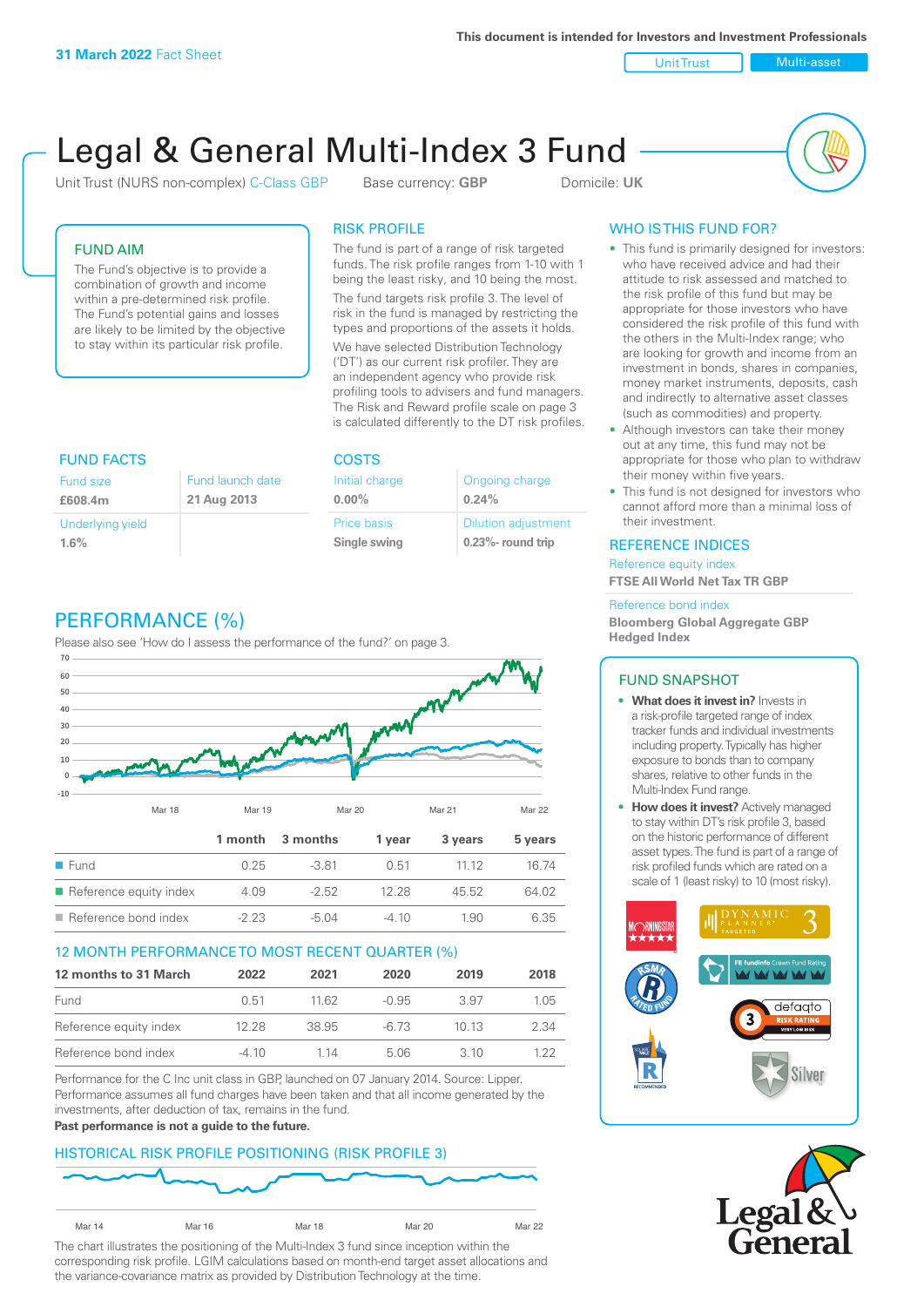# Legal & General Multi-Index 3 Fund

Unit Trust (NURS non-complex) C-Class GBP

# PORTFOLIO BREAKDOWN

All data source LGIM unless otherwise stated. Totals may not sum due to rounding.





#### FUND MANAGERS

The fund managers have responsibility for managing the multi-index fund range. They are part of the Multi-Asset Funds (MAF) team in LGIM. This team focuses on designing and managing multi-asset funds that are tailored to match the specific objectives of various client types. The team sits within a wider Asset Allocation team which combines both depth of experience with a broad range of expertise from different fields, including fund management, investment consulting and risk management roles.

# TOP 10 HOLDINGS (%)

| Cash                                                   | 14.0 |
|--------------------------------------------------------|------|
| L&G All Stocks Gilt Index Trust                        | 13.5 |
| L&G Sterling Corporate Bond Index Fund                 | 8.5  |
| <b>LGIM Global Corporate Bond Fund</b>                 | 7.0  |
| L&G UK Index Trust                                     | 5.0  |
| L&G Japan Index Trust                                  | 3.5  |
| L&G US Index Trust                                     | 3.5  |
| L&G Global Infrastructure Index Fund                   | 2.8  |
| L&G Global Inflation Linked Bond Index Fund            | 2.5  |
| L&G Emerging Markets Government Bond (US\$) Index Fund | 2.5  |